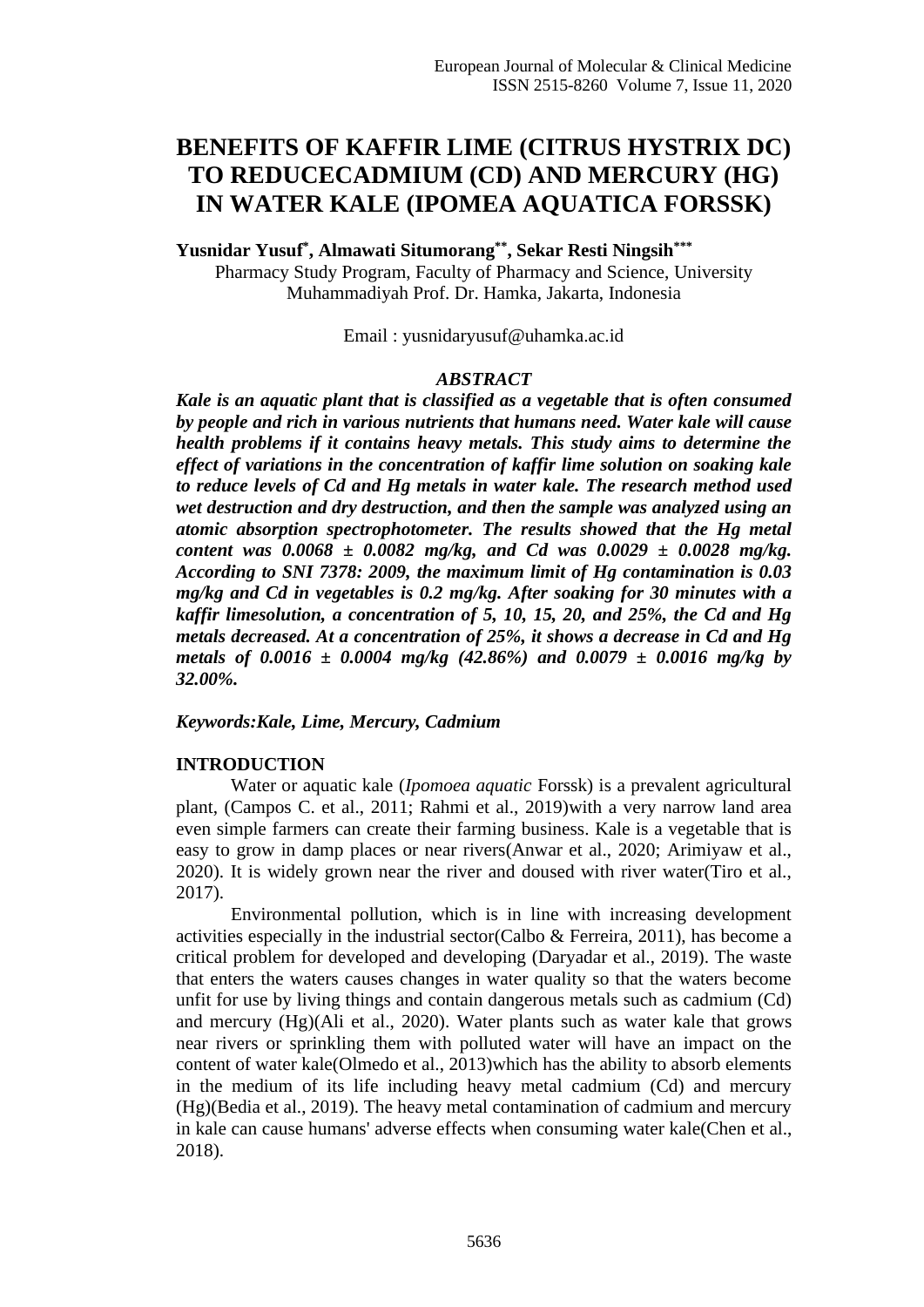For the maximum limit of heavy metal contamination in food states that the permissible levels of heavy metal in kangkong that can be consumed by humans for cadmium (Cd) should not be more than  $0.2 \text{ mg/kg}$ (Dwivedi & Ma, 2014; Göthberg et al., 2002), while mercury metal cannot be more than 0.03 mg/kg(Ng et al., 2016). For this reason, efforts are needed to reduce levels of cadmium (Cd) and mercury (Hg) in kale so that they are safe for human consumption(Anuchapreeda et al., 2020). One such effort is to use a metal binder or a chelating agent, including citric acid and acetic acid(Jain & Gauba, 2017).

According to research conducted by(Dertyasasa & Tunjung, 2017)kaffir lime (Citrus hystrix D.C.) contains 8% citric acid(Kidarn et al., 2018), so kaffir lime can be used to reduce metal levels(Handayani et al., 2020). Based on the description above, the authors are interested in researching reducing levels of Cadmium and Mercury(Tunjung et al., 2015) in water kale using kaffir lime with a concentration of 5, 10, 15, 20, and 25% and a time of 30 minutes by determining the levels by atomic absorption spectrophotometry(Jayasinghe, 2014). This research is expected to produce the best method to quickly and effectively reduce Hg and Cd metals in water kale. The dissemination of research results to the public, especially housewives and food sellers is a great hope so that the impact of exposure to Hg and Cd metals can be minimized.

# **METHOD**

## **Research tools and materials**

Water kale (*Ipomoea aquatica Frossk*.), fresh kaffir lime (*Citrus hystrix DC*),HNO3 (p),NaBH4 0.2%, Cd (NO3) 2 1000 mg / l,HNO3 0.1M,H2O2 (p), HCl 16%, HNO3 5N, HCl 3%, NaOH 0.05%, HCl 6M, Hg (NO3) 2 1000 mg / l, from Merck and aquabidest.

Atomic Absorption Spectrophotometers GTA-120 AA240Z with perkin-AA700 Pb Atomax Hollow Cathode Lamp. Atomic absorption spectrophotometers with perkin-100 Hg Hollow Cathode Lamp, Flow Injection Analysis System (FIAS), and glass tools(Smith, 2002).

1. Preparation of water kale with a concentration of kaffir lime solution

First, cleanly wash the water kale, separate the leaves and young stems and cut into small pieces. A total of 15 grams of kale water were soaked in kaffir limesolution for 30 minutes at each concentration of 5, 10, 15, 20, and 25%. After soaking the water kale, drain it then rinse it again with aquabidest, while the lime solution is collected in a glass bottle.

2. Wet destruction

Water kale and ligand solution which contains the Hg metal will be calculated,mashed first with a hand blender.The water kale that has been refined and the lime solution is weighed 0.5 grams in a test tube container with 6 ml HNO3 added (P), 0.5 ml H2O2 (p) let stand for 45 minutes then add aquabidest to a scale of 15 ml. Heat it in a heating furnace at 90º C for 5 hours and let it cool, then filtered using Whatman filter paper no 42, the sample is collected into a 50 ml volumetric flask, 2.5 ml of 16% HCl is added and is sufficient with aquabidest to the limit. The solution is ready for measurements using an atomic absorption spectrophotometer at a wavelength of 253.7 nm(Smith, 2002).

3. Dry destruction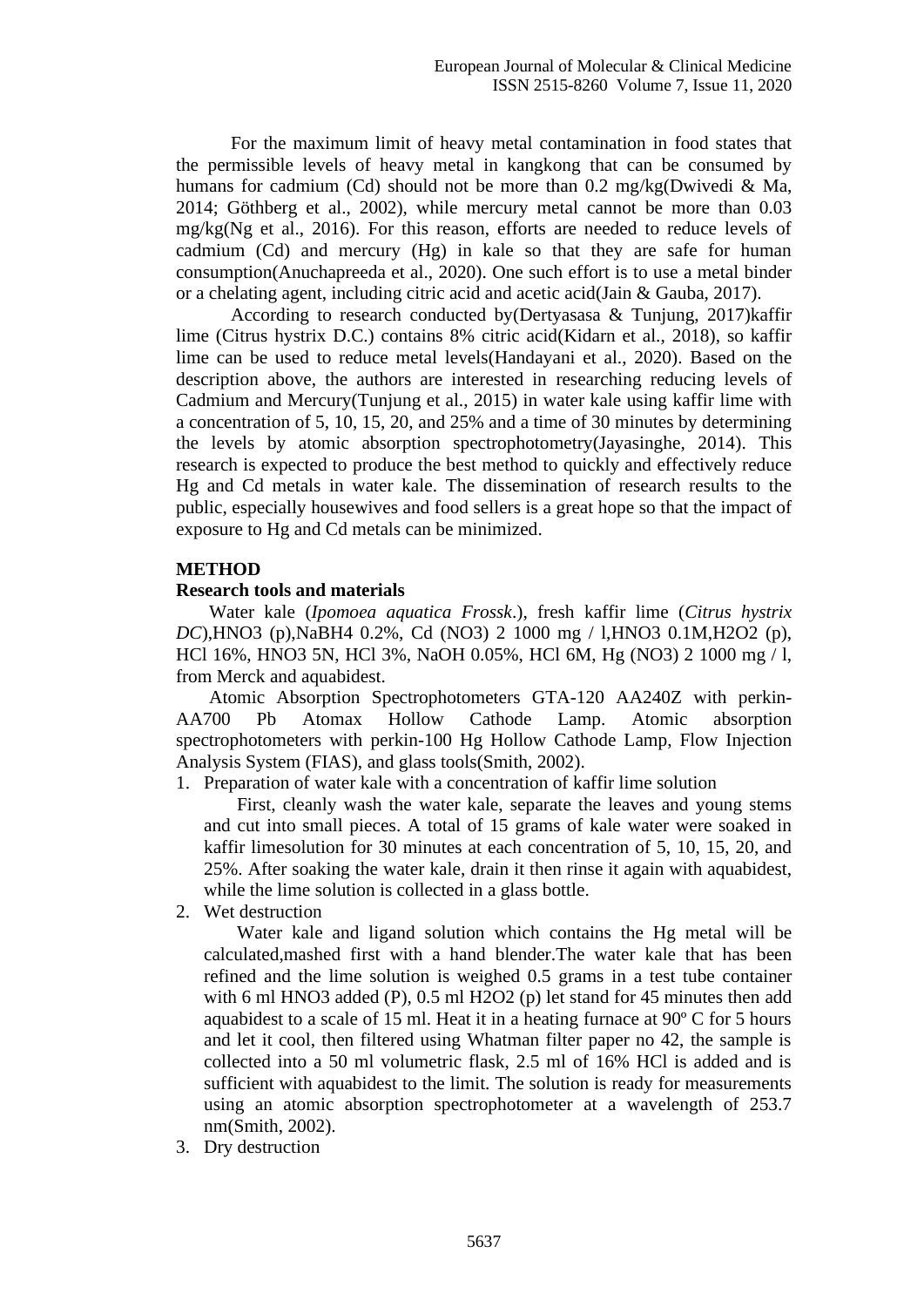Water kale which will be calculated the Cd metal content is destructed by the dry destruction method(Tchounwou et al., 2012). Water kale weighed 10 grams in a porcelain dish and dried in an oven at  $100^{\circ}$ C for 1 hour. After that, it is ignited in an electric furnace at temperature  $450^{\circ}$ C for 5 hours until the ash is white or grey and then allowed to cool in a desiccator. 5 ml of HCl 6M was added then heated on an electric bath then the residue was dissolved with 10 ml of 0.1M HNO3, let it cool, then filtered with Whatman filter paper no 42, the sample was accommodated in a 50 ml measuring flask and sufficient with aquabidest to the limit line. The solution is ready for measurements using an atomic absorption spectrophotometer at a wavelength of 228.8 nm.

4. Data Analysis

Metal concentration data from spectrophotometer will be calculated using the AOAC formula. 999.11 / 9.1.09.2005 and SNI 19-2896-1998(Lepretre, 2012).Sample metal content calculation formula (recovery):

$$
c = \frac{a \times v}{m}
$$

*Description:* 

*c:Metal content in sample (mg/kg) a:Metal concentration (µg/L) m:Sample weight (g) v: Solvent volume (L)*

#### **RESULT**

Water kale obtained from the Cakung Industrial Area, Jakarta and Jeruk Purut obtained from Ijem Herbal, Yogyakarta have been determined at LIPI Biological Research Center Cibinong, Bogor to determine the type and ethnicity. The result of the determination was that water kale had Convolvulaceae species and kaffir lime had Rutacea species.

The sample will be crushed in the acid chamber before reading with an Atomic Absorption Spectrophotometer (AAS).The acid crushing procedure used is the wet method to calculate the Hg metal content, and the dry method is used to calculate the Cd metal content in kale.(Al-Kodmany, 2018).

1. Analysis of Cd and Hg levels before treatment

A sample that has been destructedis to be measured for its metal content using an atomic absorption spectrophotometer. In measuring the sample level, two readings were done. From these readings, the results are averaged so that Cd and Hg levels in the sample are obtained (Table 1).

| <b>Lable 1.</b> Analysis of Cu and Hg levels before treatment |                   |        |        |           |         |  |  |
|---------------------------------------------------------------|-------------------|--------|--------|-----------|---------|--|--|
| Metal                                                         | Content $(mg/kg)$ |        | Mean   | <b>SD</b> | % $RSD$ |  |  |
|                                                               |                   |        |        |           |         |  |  |
| Hg                                                            | 0.0146            | 0.0121 | 0,0134 | 0.0017    | 13,2417 |  |  |
| Cd                                                            | 0.0029            | 0.0028 | 0,0028 | 0.0012    | 1,5020  |  |  |

**Table 1.** Analysis of Cd and Hg levels before treatment

For analysis of Hg metal before the treatment, is weighed 0.5 g of the sample by wet destruction then check the metal content with an atomic absorption spectrophotometer and obtained an average level of Hg metal of 0.0134 mg/kg. Analysis of Cd levels weighed 10 g of water kale samples, dry destruction, then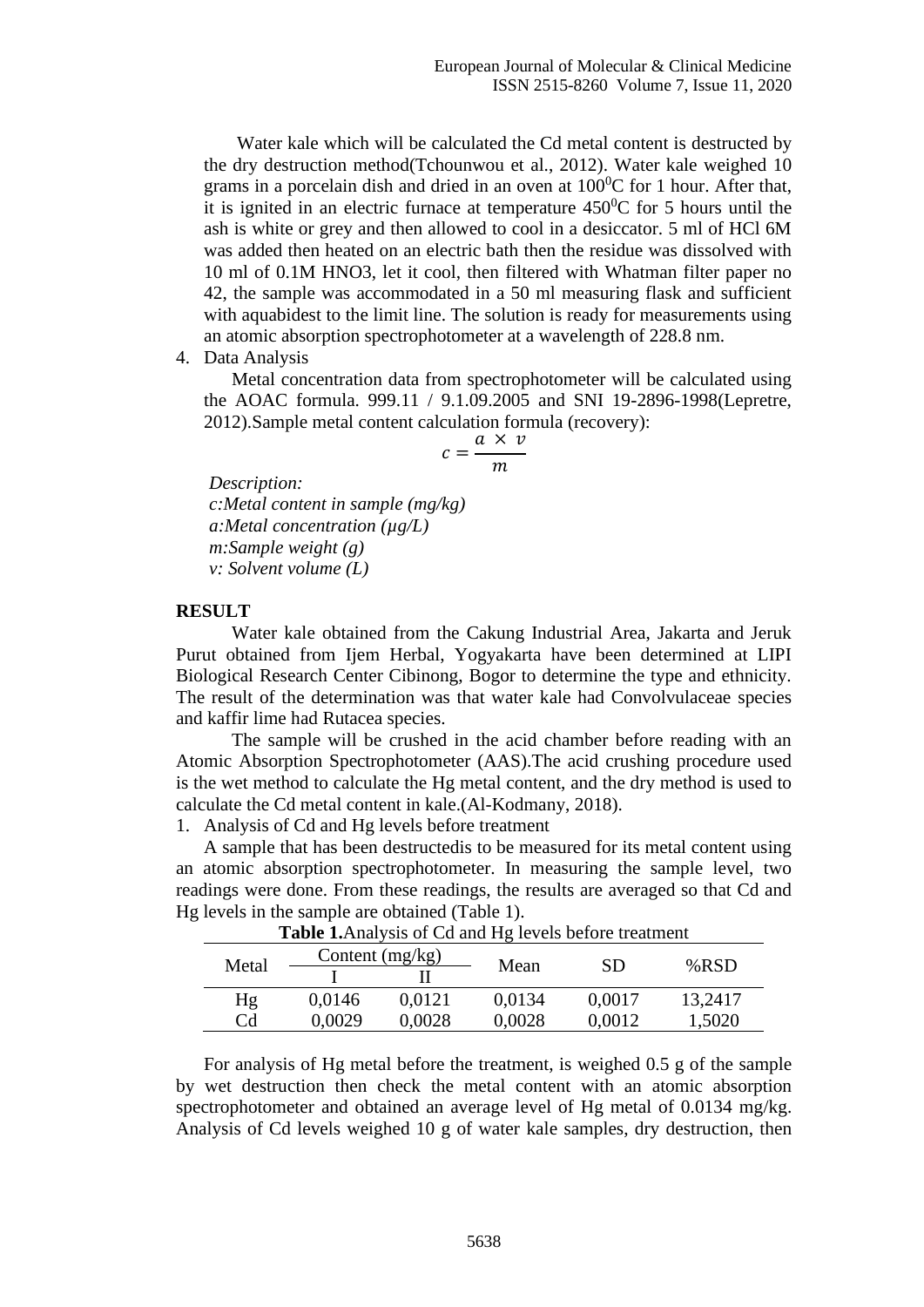check the metal content with an atomic absorption spectrophotometer and obtained an average Cd content of 0.0028 mg/kg.

According to SNI 7387: 2009, the maximum limit for the Hg metal content in water kale is 0.03 mg/kg and Cd 0.2 mg/kg. Meanwhile, based on the analysis results, Hg and Cd's metal content in water kale does not exceed the maximum limit of the specified SNI standards.

2. Analysis of Cd and Hg levels aftertreatment

The analysis results of the reduction in Cd metal content in water kale after treatment with kaffir lime solution based on the difference in concentration and immersion time (Table 2).

| <b>Kaffir Lime</b>  | Cd content (mg/kg) |              |             |           |          | <b>Content</b> |
|---------------------|--------------------|--------------|-------------|-----------|----------|----------------|
| Concentratio        | Kale               |              |             | <b>SD</b> | $%$ RSD  | reduction      |
| n                   |                    | $\mathbf{I}$ | <b>Mean</b> |           |          | (%)            |
| Negative<br>control | 0,0029             | 0,0028       | 0,0028      | 0,0000    | $\theta$ |                |
| 5%                  | 0,0026             | 0,0019       | 0,0023      | 0,0005    | 21,7391  | 17,86%         |
| 10%                 | 0.0021             | 0.0018       | 0,0020      | 0,0002    | 10       | 28,57%         |
| 15%                 | 0,0022             | 0,0015       | 0,0019      | 0,0005    | 26,3157  | 32,14%         |
| 20%                 | 0,0014             | 0,0020       | 0,0017      | 0,0004    | 23,5294  | 39,28%         |
| 25%                 | 0,0019             | 0,0013       | 0,0016      | 0,0004    | 25       | 42,86%         |

**Table 2.**Analysis of Cd levels after treatment





After treatment with different concentrations and 30 minutes of soaking time, it showed a decrease in Hg levels in water spinach (Table 3).

| <b>Table 3.</b> Analysis of Hg levels aftertreatment |                      |        |               |           |         |                |  |  |
|------------------------------------------------------|----------------------|--------|---------------|-----------|---------|----------------|--|--|
| <b>Kaffir Lime</b>                                   | $Hg$ content (mg/kg) |        |               |           |         | <b>Content</b> |  |  |
| Concentratio                                         | Kale                 |        |               | <b>SD</b> | $%$ RSD | reduction(     |  |  |
| n                                                    |                      |        | <b>Mean</b>   |           |         | $\%$ )         |  |  |
| Negative<br>control                                  | 0.0146               | 0.0121 | 0,0134 0,0017 |           | 13,4328 |                |  |  |
| 5%                                                   | 0.0130               | 0,0083 | 0,0107        | 0,0033    | 30,8411 | 17,33%         |  |  |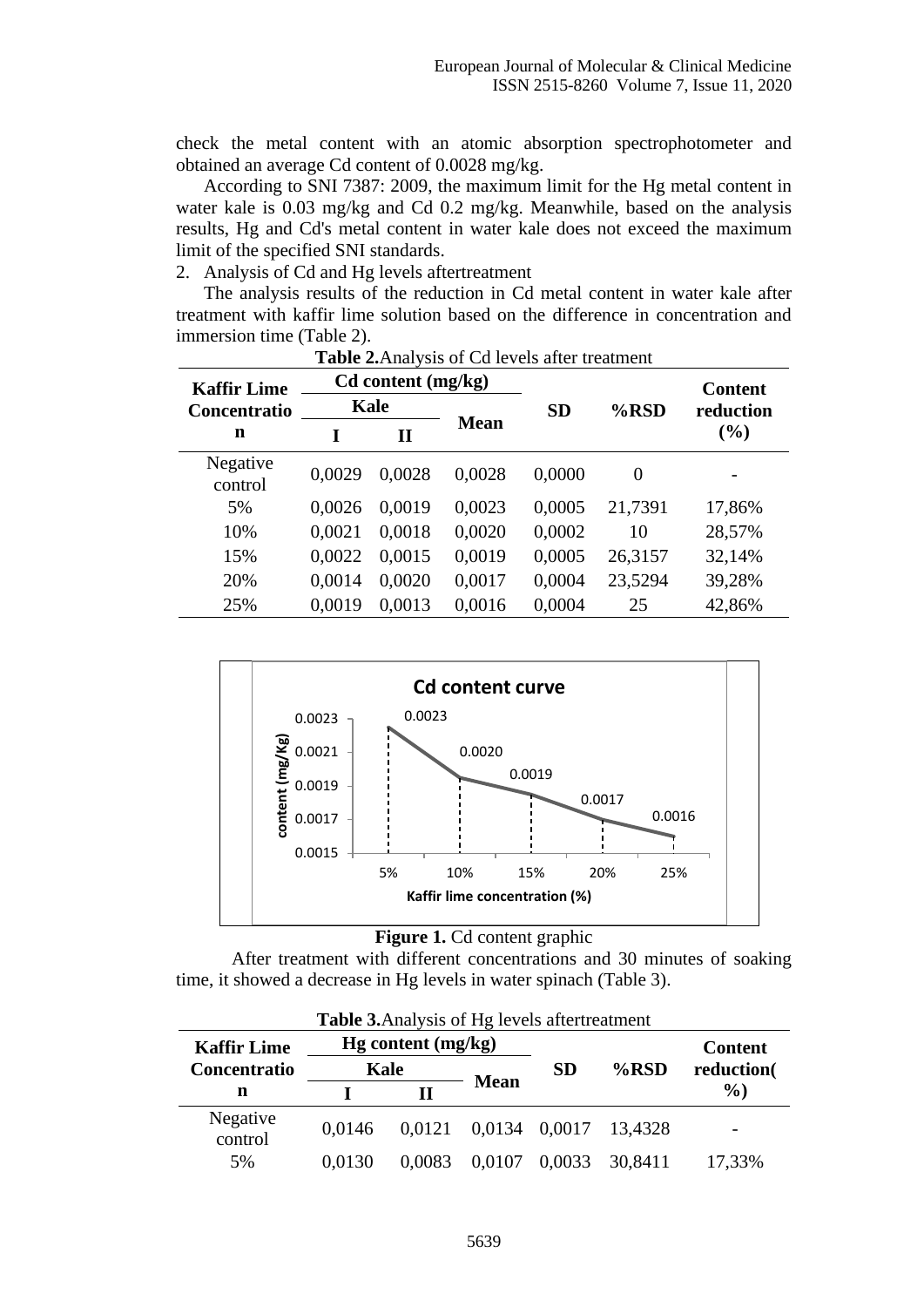European Journal of Molecular & Clinical Medicine ISSN 2515-8260 Volume 7, Issue 11, 2020

| 10\% | 0.0096 |        | 0,0098 0,0097 0,0001 | 10,3092                      | 18,66% |
|------|--------|--------|----------------------|------------------------------|--------|
| 15%  | 0.0121 |        |                      | 0,0086 0,0104 0,0024 24,0384 | 25,33% |
| 20%  | 0.0064 | 0.0100 |                      | 0,0082 0,0025 30,4878        | 28,00% |
| 25%  | 0.0067 | 0,0090 |                      | 0,0079 0,0016 20,2531        | 32,00% |



#### **Figure 2.**Hg content graphic

There is a decreased metal content in water kale which is not linear from each concentration, which is influenced by the value of the adjacent concentration which is only 5% different so that the value of the decrease in levels looks the same.

Analysis of Cd and Hg levels in water spinach samples after soaking showed decreased metal content at each Jeruk Purut solution concentration.the highest decrease is at a concentration of 25% kaffir lime solution with a metal content of Cd  $0.0016 \pm 0.0004$  mg / kg amounted to 42.86% and Hg metal content of  $0.0079 \pm 0.0016$  mg / kg of 32.00%. Kaffir lime contains 8% citric acid. Citric acid is a tricarboxylic acid that occurs naturally in fruits(Sato et al., 2011), where each molecule contains a carboxyl group and a hydroxyl group attached to a carbon atom(Kasuan et al., 2013). Citric acid is an effective metal binder, and carboxyl ions as a good electron donor will work together to form complex electron bonds (Dumičić et al., 2014).

From the curve image above, it can be seen that there is a decrease in the levels of heavy metals Cd and Hg contained in water kale, this proves that the Purut orange solution can reduce/reduce or bind heavy metals in water kale samples. Therefore, this study aims to reduce the metal content in water kale as low as possible so that people are safe when consuming water kale as a complementary vegetable in food.From the research and discussion results, to reduce the metal content in water kale, kaffir lime can be used.

#### **CONCLUSION**

From the results of this study, it is known that water kale derived from agriculture near the Cakung Industrial Area, East Jakarta, contains levels of heavy metals Cd and Hg, respectively, 0.0028 mg/kg and 0.0134 mg/kg. The effect of variations in immersion concentration with kaffir lime solution on reducing levels of heavy metals Cd and Hg in water kale samples. At various concentrations of kaffir lime solution that can reduce the highest levels of heavy metal Cd and Hg,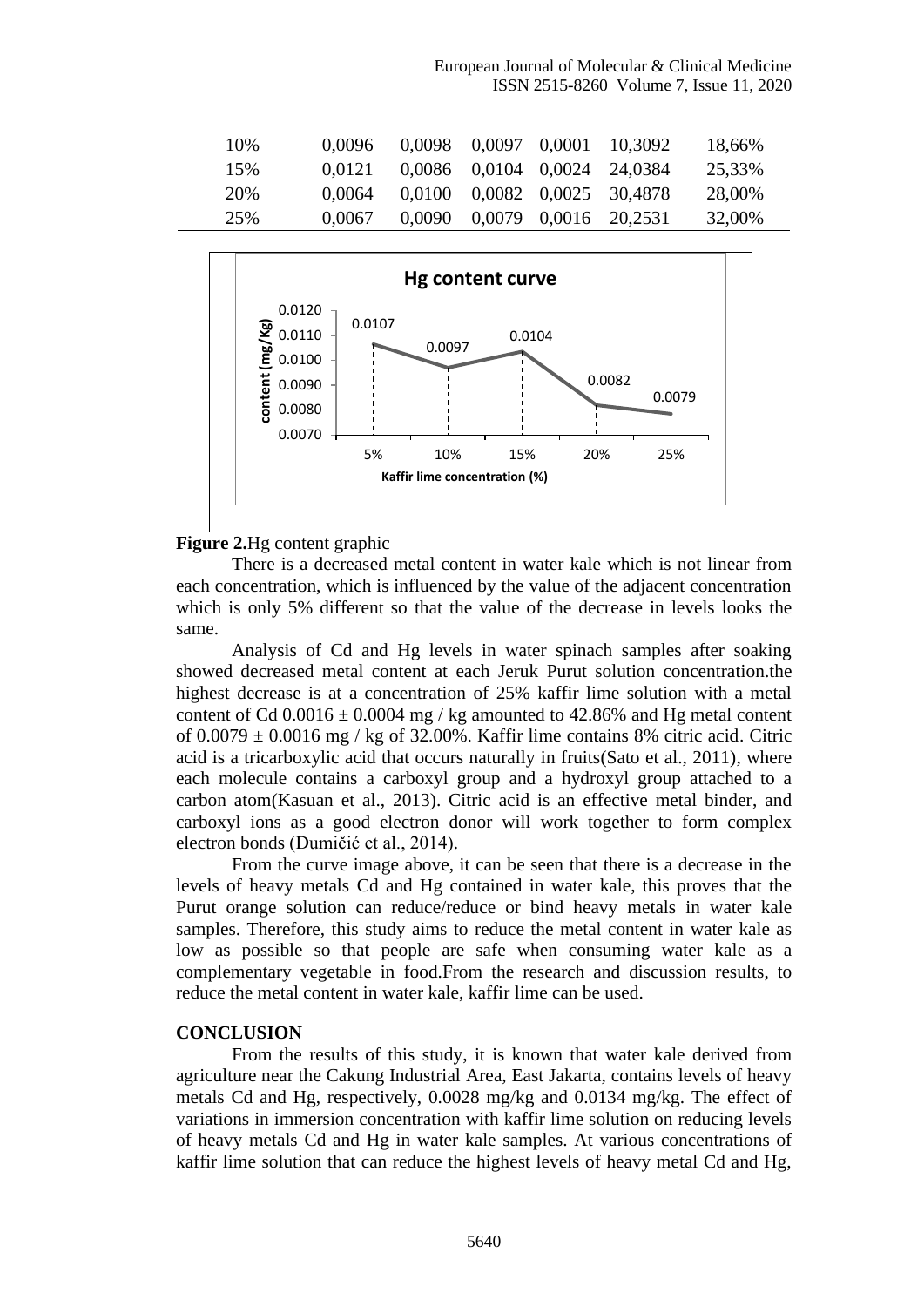namely at a concentration of 25%, namely  $0.0016 \pm 0.0004$  mg/kg of 42.86% and Hg metal content of  $0.0079 \pm 0.0016$  mg/kg by 32.00%.

# **REFFERENCES**

- Al-Kodmany, K. (2018). The Vertical Farm: A review of Developments and Implications for the Vertical City. *Buildings*, *8*(2). https://doi.org/10.3390/buildings8020024
- Ali, S., Awan, Z., Mumtaz, S., Shakir, H. A., Ahmad, F., Ulhaq, M., Tahir, H. M., Awan, M. S., Sharif, S., Irfan, M., & Khan, M. A. (2020). Cardiac toxicity of heavy metals (cadmium and mercury) and pharmacological intervention by vitamin C in rabbits. *Environmental Science and Pollution Research*, *27*(23), 29266–29279. https://doi.org/10.1007/s11356-020-09011-9
- Anuchapreeda, S., Chueahongthong, F., Viriyaadhammaa, N., Panyajai, P., Anzawa, R., Tima, S., Ampasavate, C., Saiai, A., Rungrojsakul, M., Usuki, T., & Okonogi, S. (2020). Antileukemic cell proliferation of active compounds from kaffir lime (Citrus hystrix) leaves. *Molecules*, *25*(6), 1–16. https://doi.org/10.3390/molecules25061300
- Anwar, M., Birch, E. J., Ding, Y., & Bekhit, A. E.-D. (2020). Water-soluble nonstarch polysaccharides of root and tuber crops: extraction, characteristics, properties, bioactivities, and applications. *Critical Reviews in Food Science and Nutrition*, 1–33. https://doi.org/10.1080/10408398.2020.1852388
- Arimiyaw, A. W., Abass, K., & Gyasi, R. M. (2020). On-farm Urban Vegetable Farming Practices and Health Risk Perceptions of Farmers in Kumasi. *GeoJournal*, *85*(4), 943–959. https://doi.org/10.1007/s10708-019-10003-7
- Bedia, J., Muelas-Ramos, V., Peñas-Garzón, M., Gómez-Avilés, A., Rodríguez, J. J., & Belver, C. (2019). A review on the synthesis and characterization of metal organic frameworks for photocatalytic water purification. *Catalysts*, *9*(1). https://doi.org/10.3390/catal9010052
- Calbo, A. G., & Ferreira, M. D. (2011). Evaluation of hydration indexes in kale leaves. *Brazilian Journal of Plant Physiology*, *23*(2), 141–149. https://doi.org/10.1590/S1677-04202011000200006
- Campos C., A., Hernández, M. E., Moreno-Casasola, P., Cejudo Espinosa, E., Robledo R., A., & Infante Mata, D. (2011). Soil water retention and carbon pools in tropical forested wetlands and marshes of the Gulf of Mexico. *Hydrological Sciences Journal*, *56*(8), 1388–1406. https://doi.org/10.1080/02626667.2011.629786
- Chen, Y., Zhang, Q., Wang, S., Yang, Y., Meng, B., Hu, D., & Lu, P. (2018). Residue dynamics and risk assessment of dimethoate in sweet potato, purple flowering stalk, Chinese kale, celery, and soil. *Human and Ecological Risk Assessment: An International Journal*, *24*(3), 767–783. https://doi.org/10.1080/10807039.2017.1399050

Daryadar, M. K., Mairapetyan, S. K., Tovmasyan, A. H., Aleksanyan, J. S.,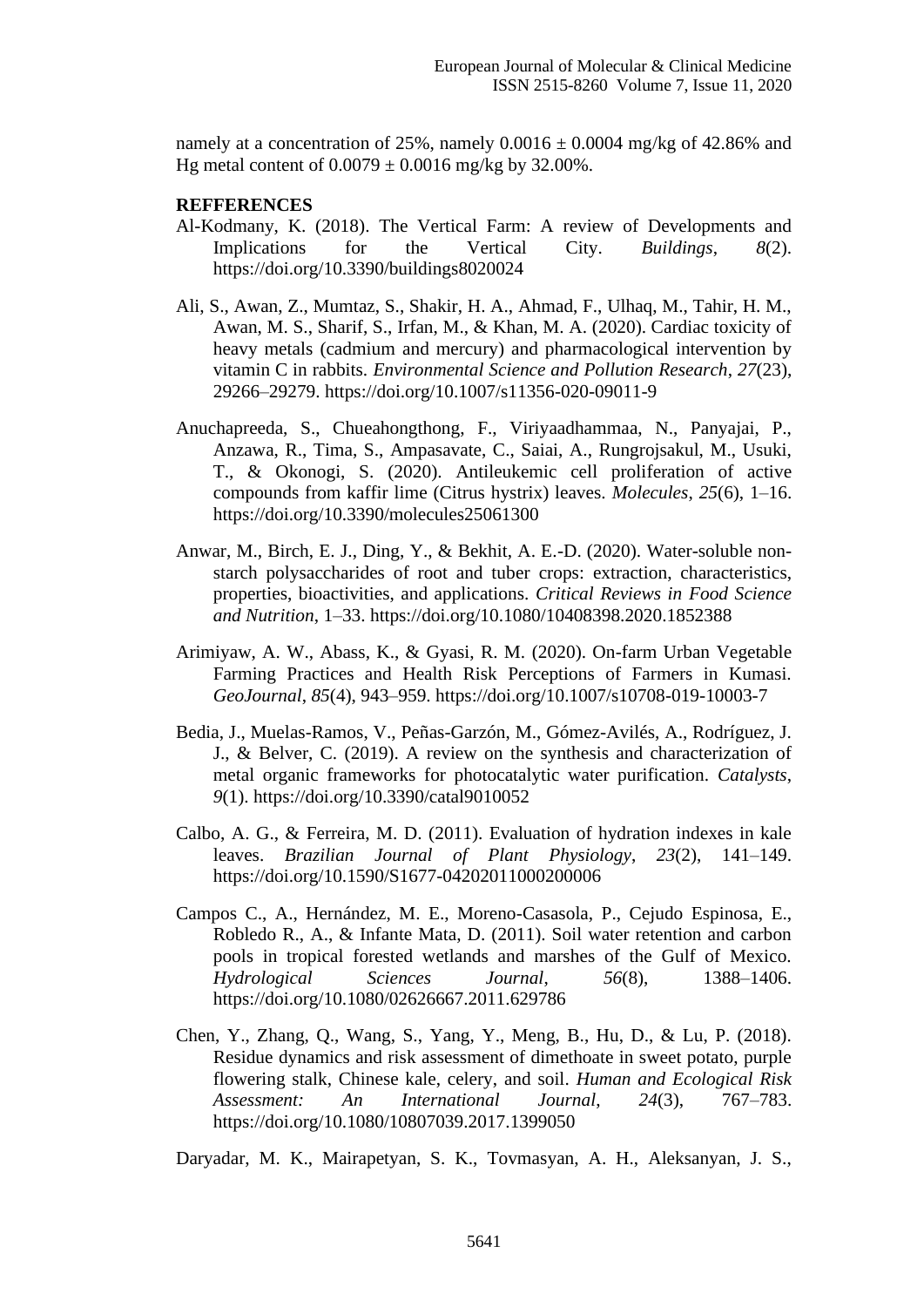Tadevosyan, A. H., Kalachyan, L. M., Stepanyan, B. T., Galstyan, H. M., & Asatryan, A. Z. (2019). Productivity of Leafy Green Vegetable Kale in Soilless Cultivation Conditions. *Journal of Agricultural Science and Food Research*, *10*(2), 95–98. https://doi.org/10.35248/2593-9173.19.10.260

- Dertyasasa, E. D., & Tunjung, W. A. S. (2017). Volatile Organic Compounds of Kaffir Lime (Citrus hystrix DC.) Leaves Fractions and their Potency as Traditional Medicine. *Biosciences, Biotechnology Research Asia*, *14*(4), 1235–1250. https://doi.org/10.13005/bbra/2566
- Dumičić, G., Díaz-Pérez, J., & Sidhu, H. S. (2014). Kale (Brassica oleracea L. var. acephala DC) leaf water loss as affected by genotype and bagging. *49th CROATIAN AND …*, *June*, 305–309. http://bib.irb.hr/prikazirad?lang=en&rad=688738
- Dwivedi, A. D., & Ma, L. Q. (2014). Biocatalytic Synthesis Pathways, Transformation, and Toxicity of Nanoparticles in the Environment. *Critical Reviews in Environmental Science and Technology*, *44*(15), 1679–1739. https://doi.org/10.1080/10643389.2013.790747
- Göthberg, A., Greger, M., & Bengtsson, B.-E. (2002). Accumulation of Heavy Metals in Water Spinach (Ipomoea aquatica) Cultivated in the Bangkok Region, Thailand. *Environmental Toxicology and Chemistry*, *21*(9), 1934– 1939.
- Handayani, R. S., Yunus, I., Tillah, N., & Handayani, I. (2020). Effect of Cytokines On The In Vitro of Sweet Kaffir Lime (Citrus hystrix Dc). *Journal of Tropical Horticulture*, *3*(2), 60. https://doi.org/10.33089/jthort.v3i2.51
- Jain, J., & Gauba, P. (2017). Heavy metal toxicity-implications on metabolism and health. *International Journal of Pharma and Bio Sciences*, *8*(4), 452– 460. https://doi.org/10.22376/ijpbs.2017.8.4.b452-460
- Jayasinghe, G. Y. (2014). Utilization of Agricultural Waste Compost as an Alternative Potting Media Component with Coir Dust for Leafy Vegetable Ipomoea Acquatica. *Journal of Plant Nutrition*, *37*(10), 1601–1611. https://doi.org/10.1080/01904167.2014.911318
- Kasuan, N., Muhammad, Z., Yusoff, Z., Rahiman, M. H. F., Taib, M. N., & Haiyee, Z. A. (2013). Extraction of Citrus hystrix D.C. (Kaffir Lime) essential oil using automated steam distillation process: Analysis of volatile compounds. *Malaysian Journal of Analytical Sciences*, *17*(3), 359–369.
- Kidarn, S., Saenjum, C., Hongwiset, D., & Phrutivorapongkul, A. (2018). Furanocoumarins from Kaffir lime and their inhibitory effects on inflammatory mediator production. *Cogent Chemistry*, *4*(1), 1529259. https://doi.org/10.1080/23312009.2018.1529259
- Lepretre, G. (2012). *Setting up an Atomic Absorption Spectrometer ( AAS ) for Determining Heavy Metals ( Hg , Cd , Pb ) in food*.